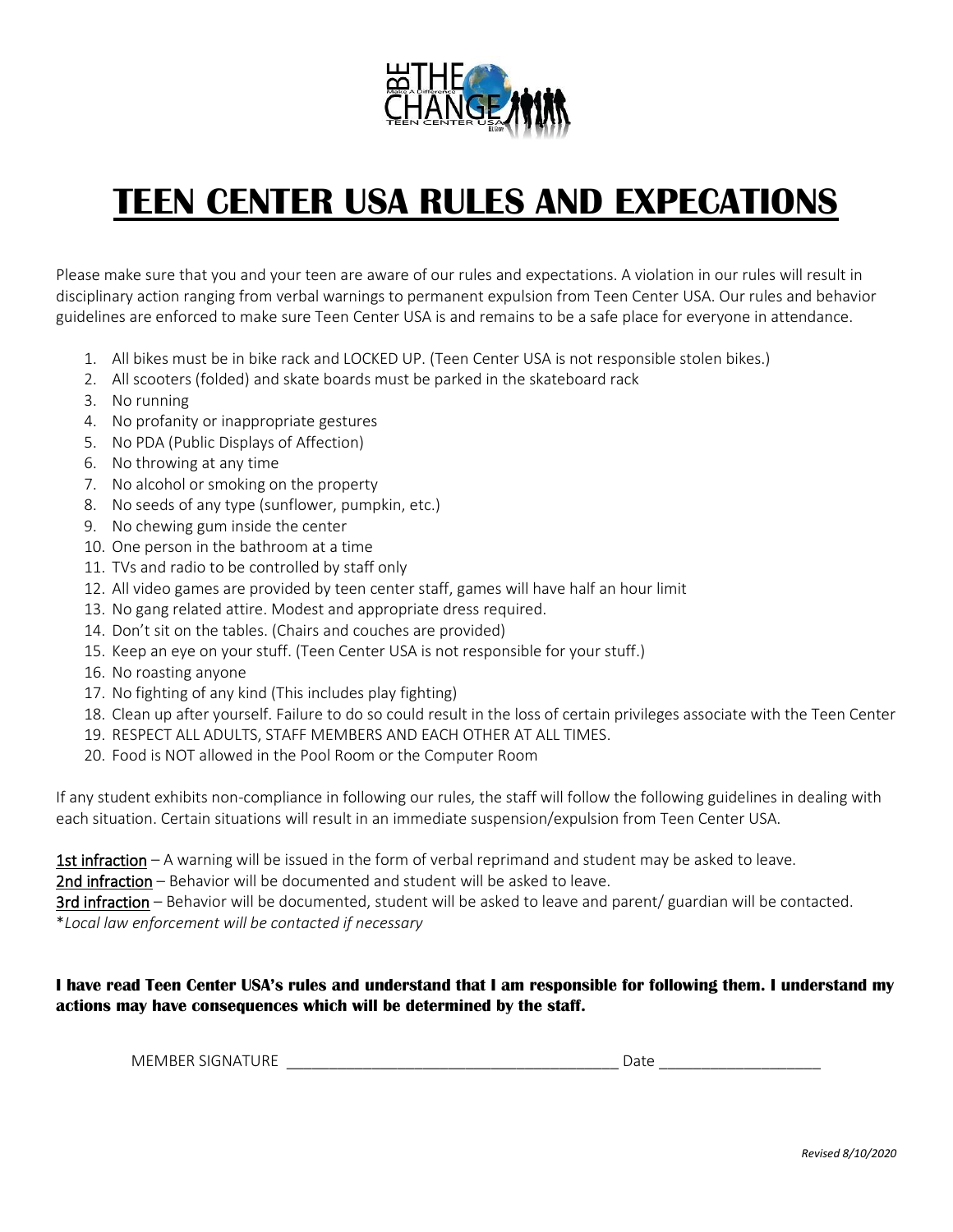

# **TEEN CENTER COMPUTER ROOM RULES**

- 1. NO food or drink is allowed in the Computer Room
- 2. Each student will get a half hour block on the computer before being rotated off
- 3. Any student using the computers for homework, research, or applying for jobs will get priority
- 4. NO Chat Rooms or Instant Messaging
- 5. Downloads are not allowed, Staff will make any download necessary
- 6. Games can only be played with staff approval
- 7. YouTube (and other music/video websites) must be listened to with head phones
- 8. Only appropriate media can be viewed. Any student found watching inappropriate media will be asked to log off the computers and risks losing future computer room privileges.
- 9. If a staff asks you to rotate off the computer, you must comply

## **GAME AND POOL TABLE RULES**

- 1. NO food or drink is allowed near the Pool tables
- 2. Only strike the cue (white) ball with your pool stick
- 3. Do not leave the Pool table area with the pool sticks
- 4. Do NOT exit out of the side doors
- 5. Do NOT sit on the pool, foosball OR air hockey tables
- 6. Never hit, swing, stab, or throw the pool sticks
- 7. Do not do anything that could damage the pool tables, air hockey table, or foosball table

**I have read Teen Center USA's Computer and Pool Room rules and understand that I am responsible for following them. I understand my actions may have consequences may result in losing access to these programs.**

MEMBER SIGNATURE: \_\_\_\_\_\_\_\_\_\_\_\_\_\_\_\_\_\_\_\_\_\_\_\_\_\_\_\_\_\_\_\_\_\_\_\_\_\_\_ Date: \_\_\_\_\_\_\_\_\_\_\_\_\_\_\_\_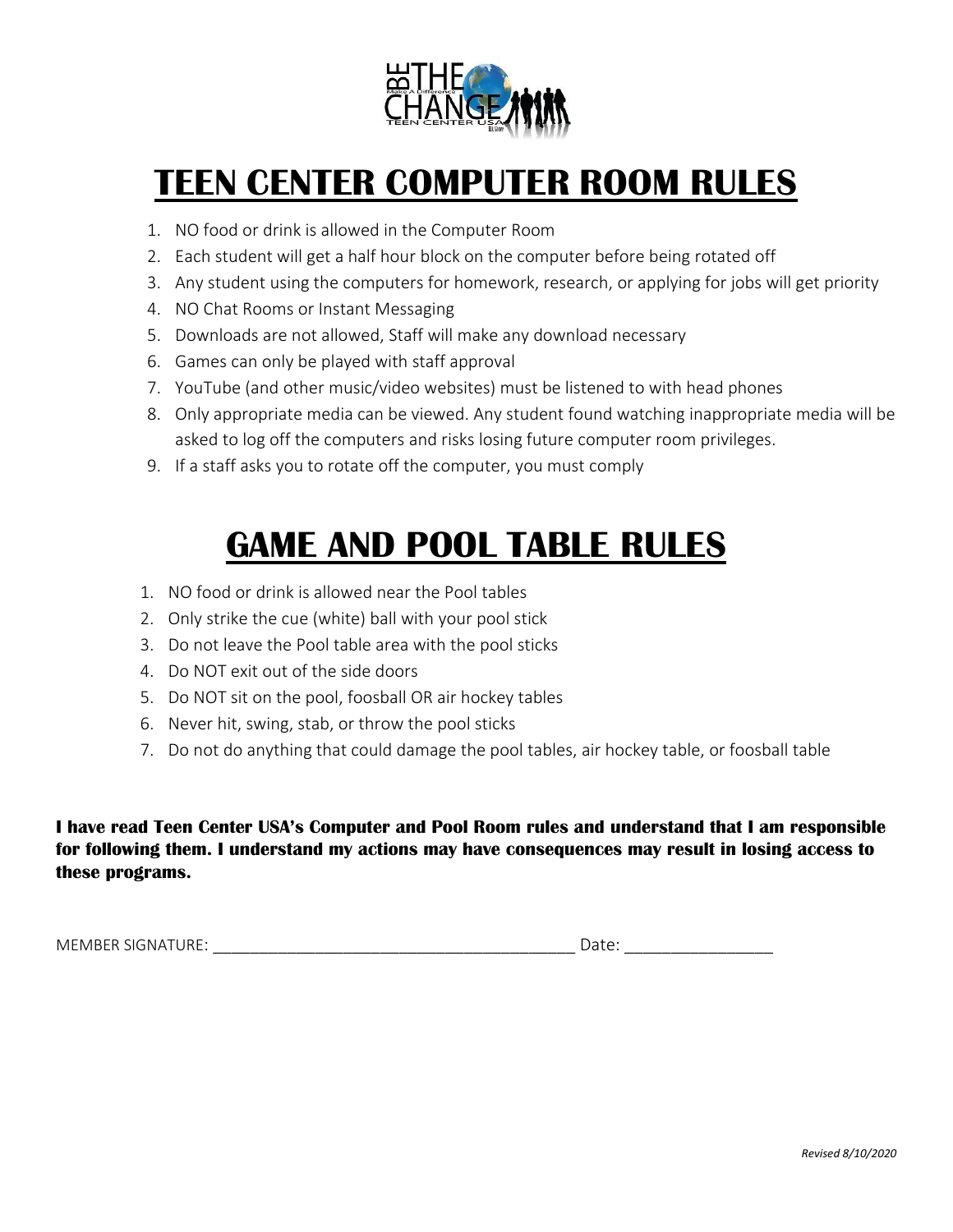

## **TEEN CENTER USA ELK GROVE DRESS CODE**

### **Teen Center USA enforces EGUSD Dress Code which includes:**

PANTS, SHORTS, SKIRTS:

- No undergarments showing.
- No holes, rips or frays higher than mid-thigh.
- No "sagging pants".
- • No "short shorts" or "short skirts." Shorts, skirts and dresses must not be shorter than mid-thigh.
- No pajamas (including onesies/one piece pajamas) except for flannel pajama bottoms during designated spirit days
- Belts must be tucked around the waist.

#### 2. TOPS, SHIRTS, BLOUSES:

- No undergarments showing (including clear bra straps).
- No bare midriffs: tops must completely cover the skin and overlap the waistband of pants, shorts, or skirts. When arms are raised above the student's head, if the garment does not fall naturally below the midriff area, the student is in violation.
- No low cut tops.
- No "see-through" or fishnet fabrics.
- No halter tops, strapless tops, off the shoulder tops, or bra-like tops.
- No muscle shirts.

#### 3. FOOTWEAR:

- Shoes must be worn at all times.
- No house slippers, or "wheelies" are allowed.

4. HAT/HEAD COVERING POLICY: You may wear any type of hat at Teen Center USA as long it does not contain any inappropriate material

Students who fail to comply with the dress code may be asked to change clothing. If an individual does not have clothes to change into, staff can provide a shirt for the student to wear during their time at Teen Center USA. All clothes must be returned to staff before leaving for the day. If an individual refuses to change or habitually breaks dress code, they may be asked to leave immediately upon arrival

**I have read and understand the dress code. If I violate these rules I am subject to consequences given by the staff and/or may be asked to leave.** 

MEMBER SIGNATURE \_\_\_\_\_\_\_\_\_\_\_\_\_\_\_\_\_\_\_\_\_\_\_\_\_\_\_\_\_\_\_\_\_\_\_\_ DATE \_\_\_\_\_\_\_\_\_\_\_\_\_\_\_\_\_\_\_\_\_\_